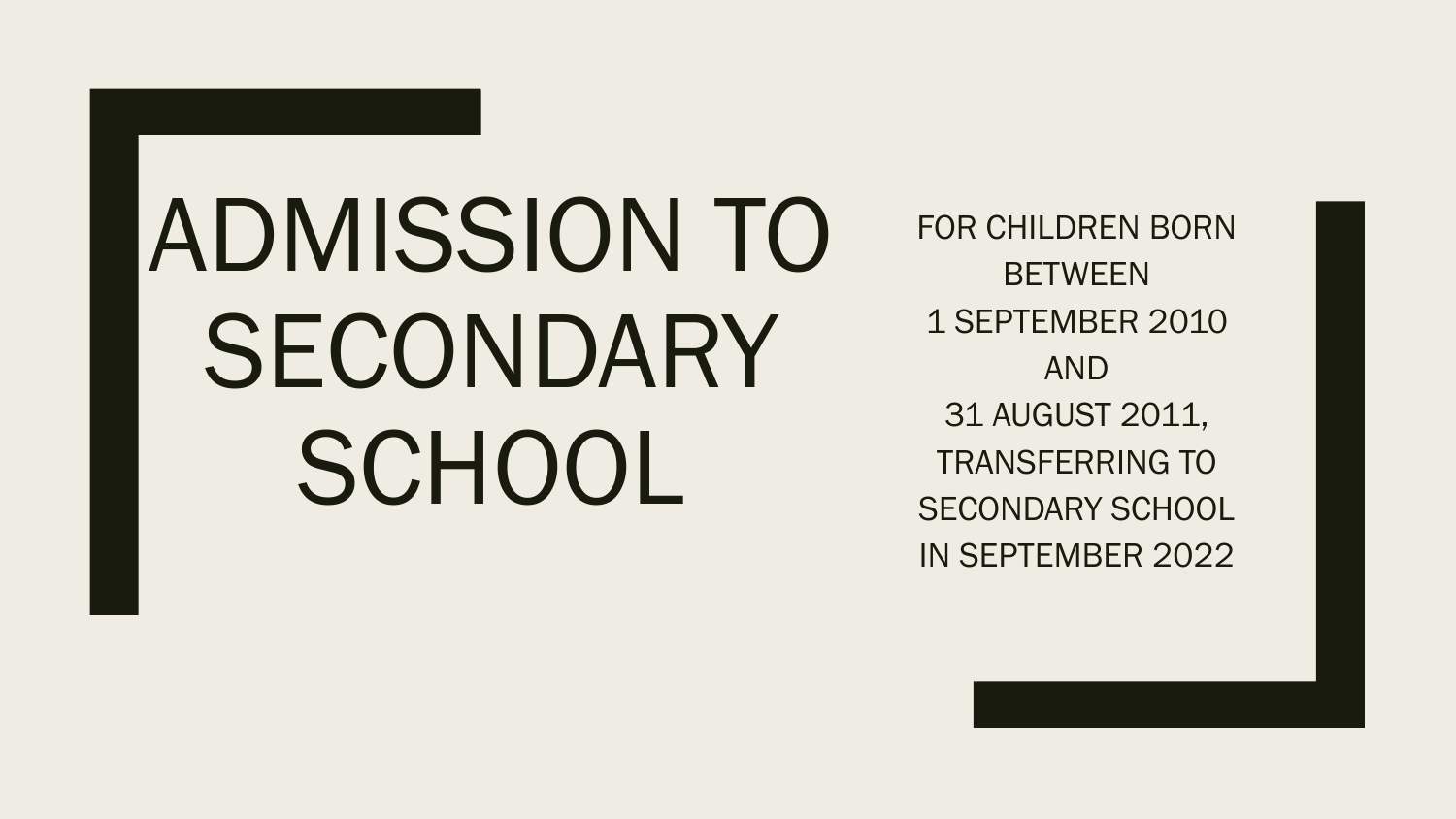| <b>Registration for Kent Test opens</b>                               | <b>1 June 2021</b>      |
|-----------------------------------------------------------------------|-------------------------|
| <b>Registration for Kent Test closes</b>                              | <b>1 July 2021</b>      |
| Proposed test date for Kent Primary Schools                           | 9 September 2021        |
| Assessment decision sent to parents                                   | <b>21 October 2021</b>  |
| National SCAF closing date                                            | <b>10 November 2021</b> |
| <b>National Offer Day</b>                                             | <b>1 March 2022</b>     |
| Deadline for waiting list requests and late applications              | <b>15 March 2022</b>    |
| Places to be accepted or refused by                                   | <b>15 March 2022</b>    |
| By this date parents must lodge an appeal with the Local<br>Authority | <b>28 March 2022</b>    |
| Vacant places reallocated by KCC                                      | <b>26 April 2022</b>    |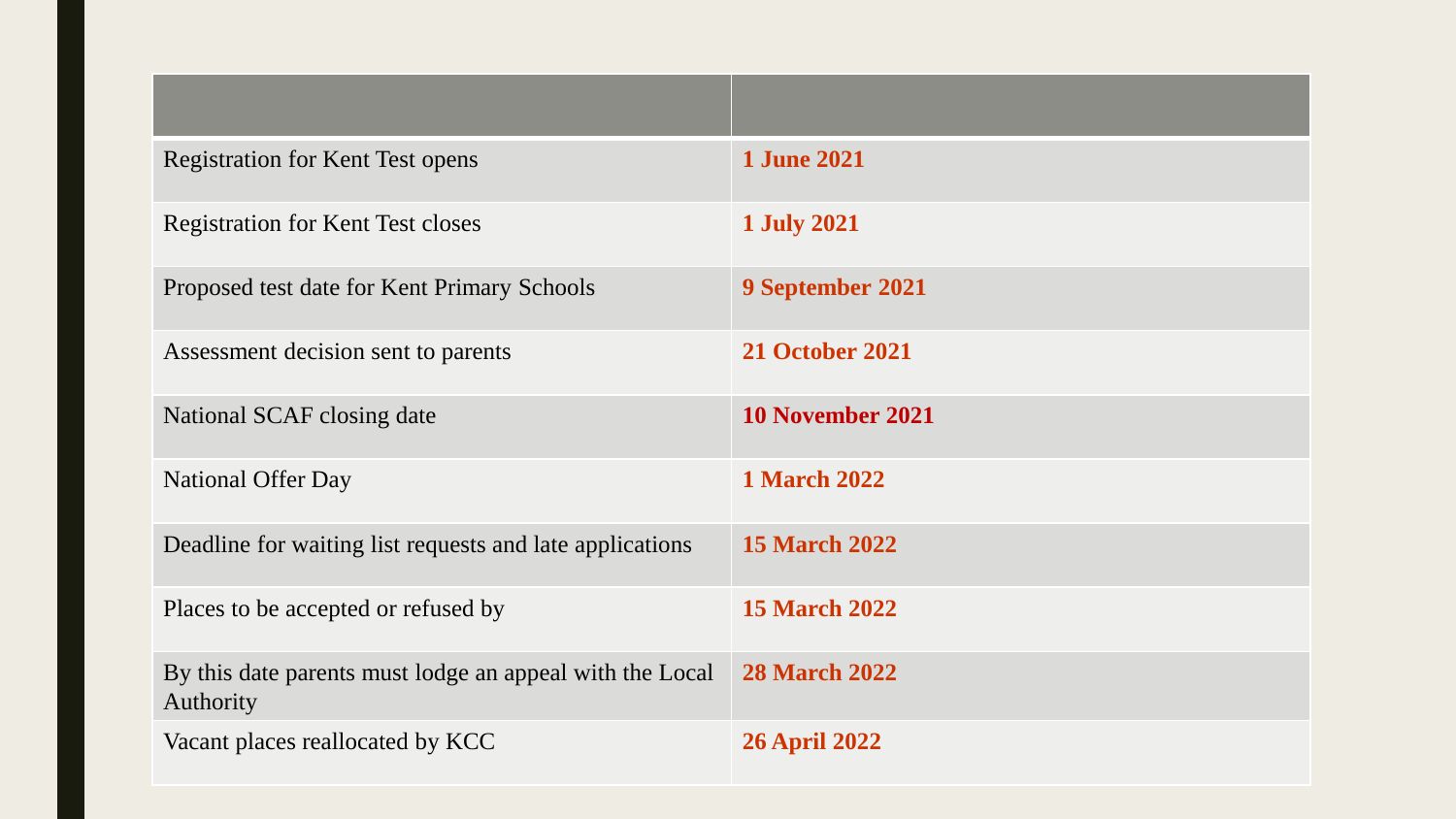## **Secondary Admission**

- Kent resident parents will be able to apply for their child's school place either online or using a paper form known as the SCAF (Secondary Common Admission Form)
- Kent parents are invited to apply for **up to 4 schools**, putting them in order of preference. It's in your best interests to list 4 schools- if you only list 3 and are not offered any of those, you will be allocated a place at the nearest school with places and this may well be one you wouldn't choose.
- Naming only one school does not guarantee your child a place at that school or give your child priority for a place over another child, neither does naming a school more than once.
- Please look carefully at a school's oversubscription criteria and if you are unsure, contact the school and talk to them about where you might sit on their list- they have lots of experience of these kinds of conversations and will be able to give you honest information.

Please apply online via the Online Admissions Website

**[www.kent.gov.uk/secondaryadmissions](http://www.kent.gov.uk/secondaryadmissions)**

We do not advise parents to apply using a paper SCAF as it delays your notification.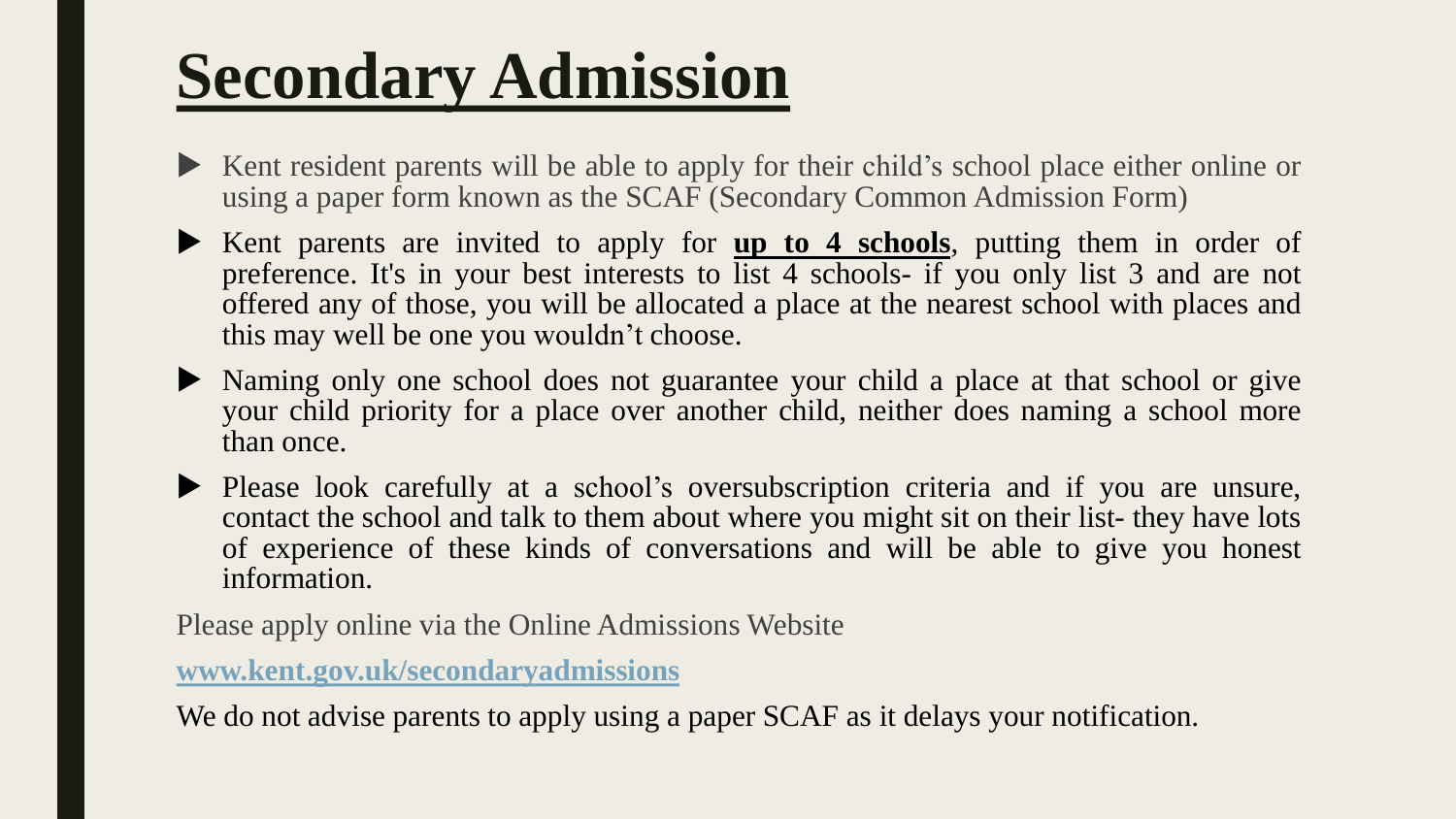### **Online Admission**

At **[www.kent.gov.uk/secondaryadmissions](http://www.kent.gov.uk/secondaryadmissions)** you will see…

Home > Education and children > Schools > School places >

### **Secondary school places**

You must apply for a secondary school place for your child to start year 7 at secondary school. You will need to do this when your child is in Year 6 at primary school.

If your child is already at secondary school and you want to move them to a different school you must apply for an in year admission.

| Choose a<br>school | Apply | $\checkmark$ | Processing | $\checkmark$ | <b>Offers</b> |  |
|--------------------|-------|--------------|------------|--------------|---------------|--|
|                    |       |              |            |              |               |  |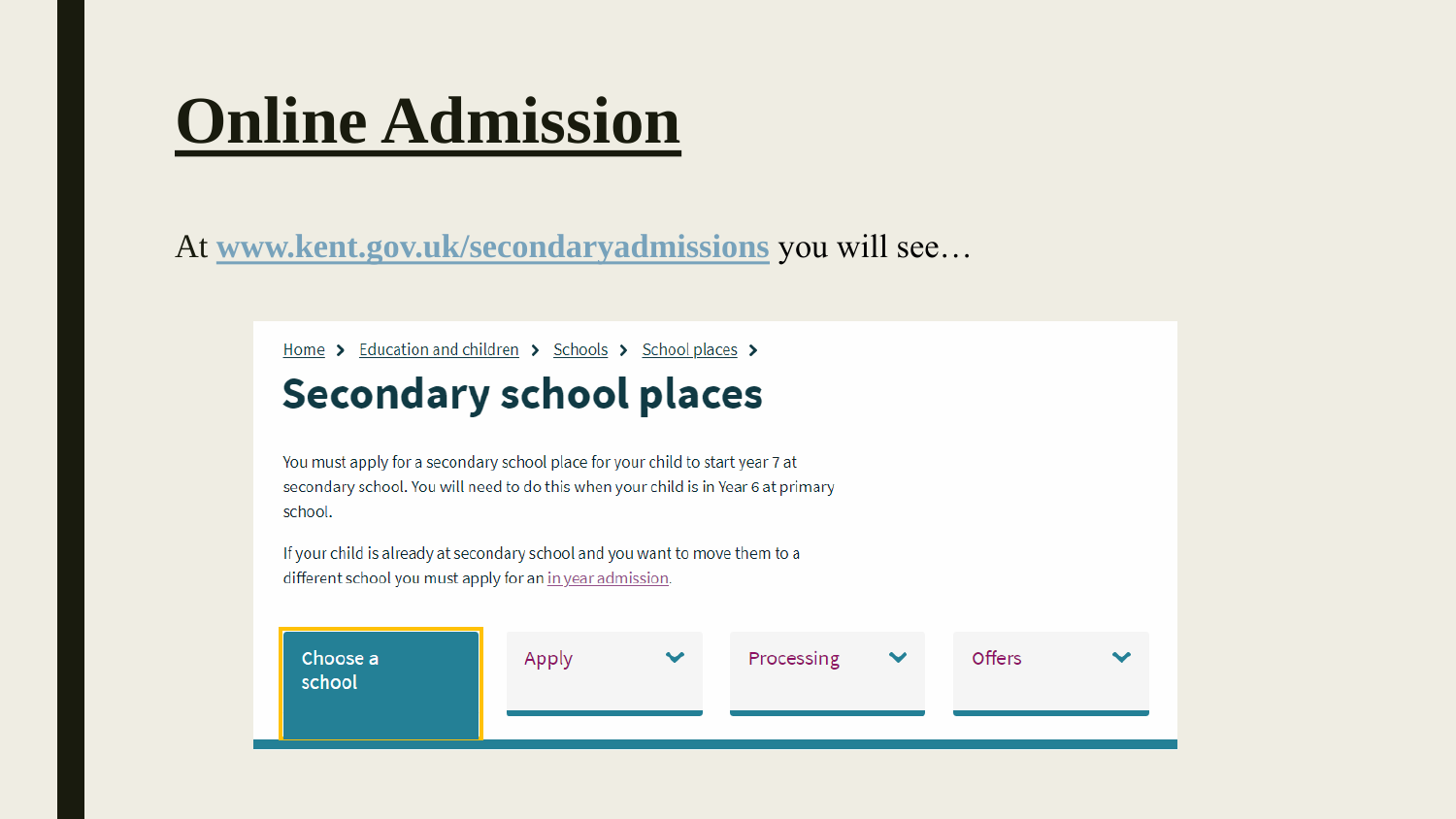### **Online Admissions**

Parents will need to register with the website before submitting their application.

- You will be sent an email confirmation of your registration / application if you provide a valid e-mail address.
- **We will send out a google form to capture your school choices– please do complete it!**  This information is very helpful when we consider which children may need support with transition, or indeed which families may be considering an appeal on offers day.
- If you have provided an email address you will receive an email confirmation of your application which is a complete copy of your submission.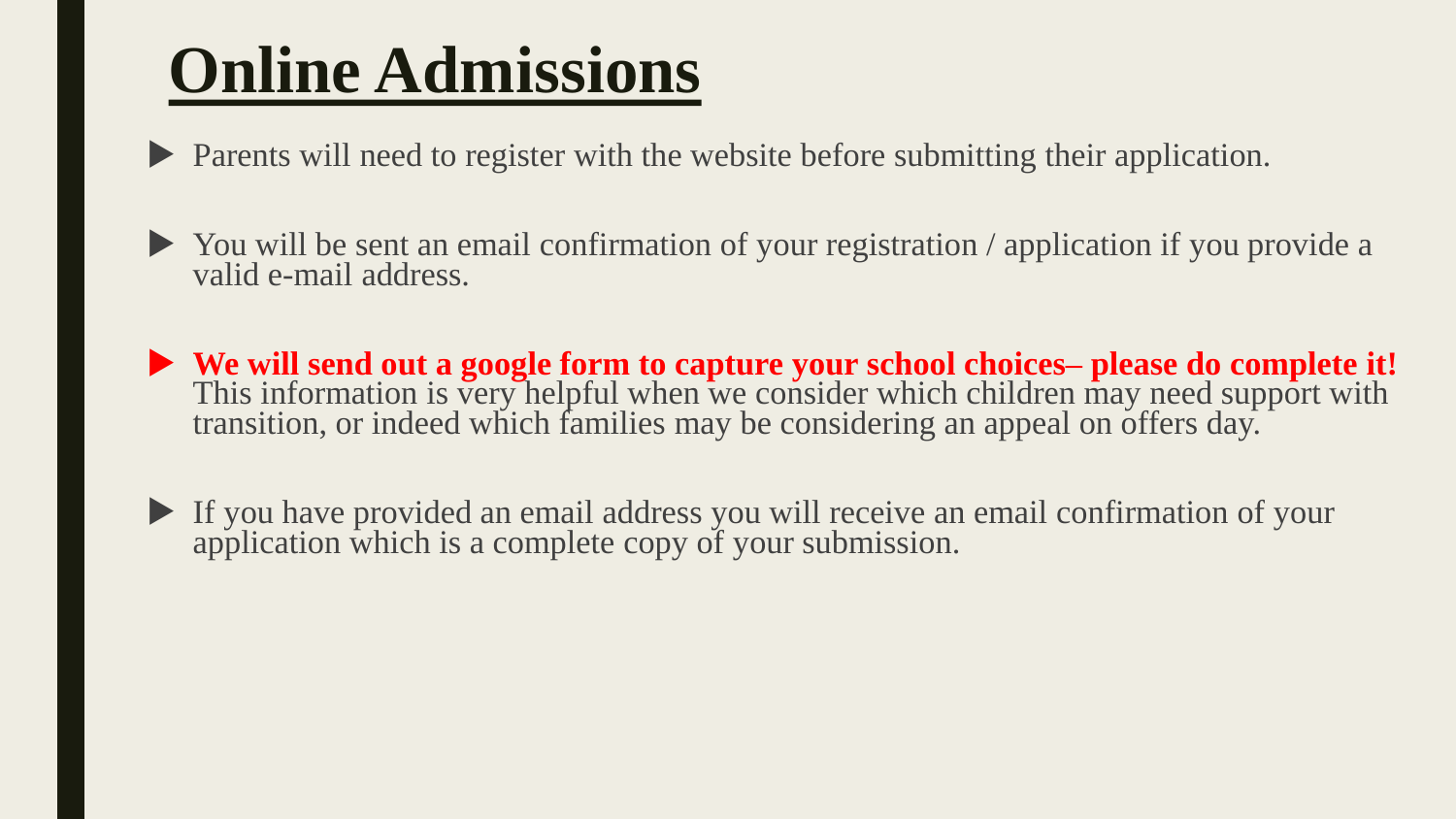### **Secondary Admission**

- ► Applications must be submitted by midnight on **10 November 2021** which is a 'National' closing date.
- ► Schools will be sent a list of children that have applied online close to the closing date to allow us to check that every child has applied for a school place- but in recent years, this has fallen in half term, so we were then unable to prompt parents to complete their application! We will send out a google form before the closing date for you to complete with your choices- please do fill it in as that will prompt us to remind any parents who may have forgotten the closing date.
- ► Children with SSEN or an EHCP do not apply for a place through the main round of admissions- this is discussed at your Annual Review meeting.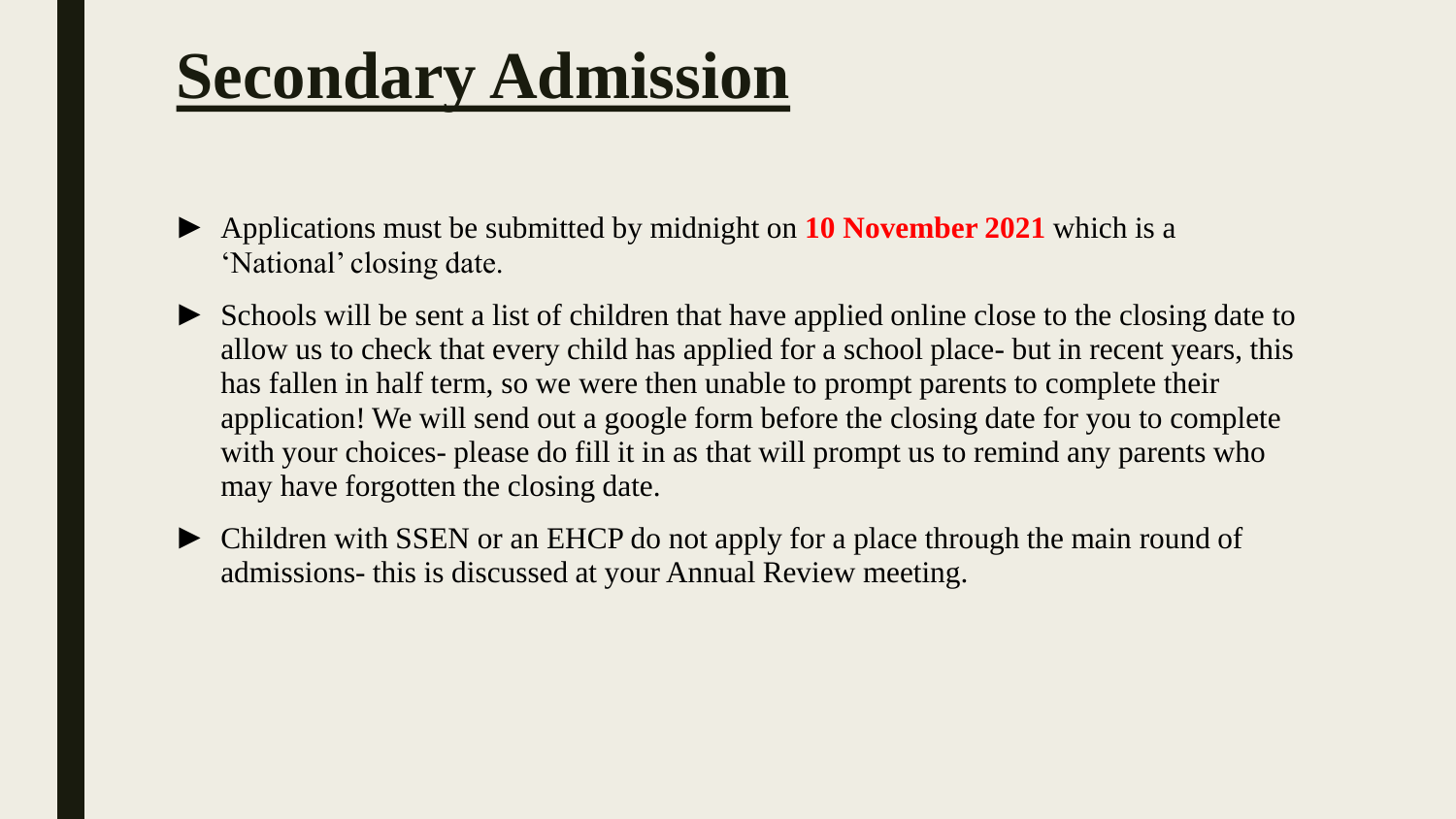### **Online Admissions and Offer Day**

#### [www.kent.gov.uk/ola](http://www.kent.gov.uk/ola)

 On **1 March 2022** parents who have applied online, and provided a valid email address, will receive notification of their offer by email.

Offer emails will be sent after 4pm on **1 March 2022** .

- Only parents who apply online can receive their offer notification by e-mail, parents who apply on paper will need to wait for their formal letter. Schools are not allowed to provide parents with school offer information until 2 March 2022.
- Parents who apply online must not submit a paper SCAF as well. The LA will only accept one application, and checking duplicates will slow processing down.
- By **15 March 2022** parents must inform the secondary school whether they wish to accept or refuse the place offered on offer day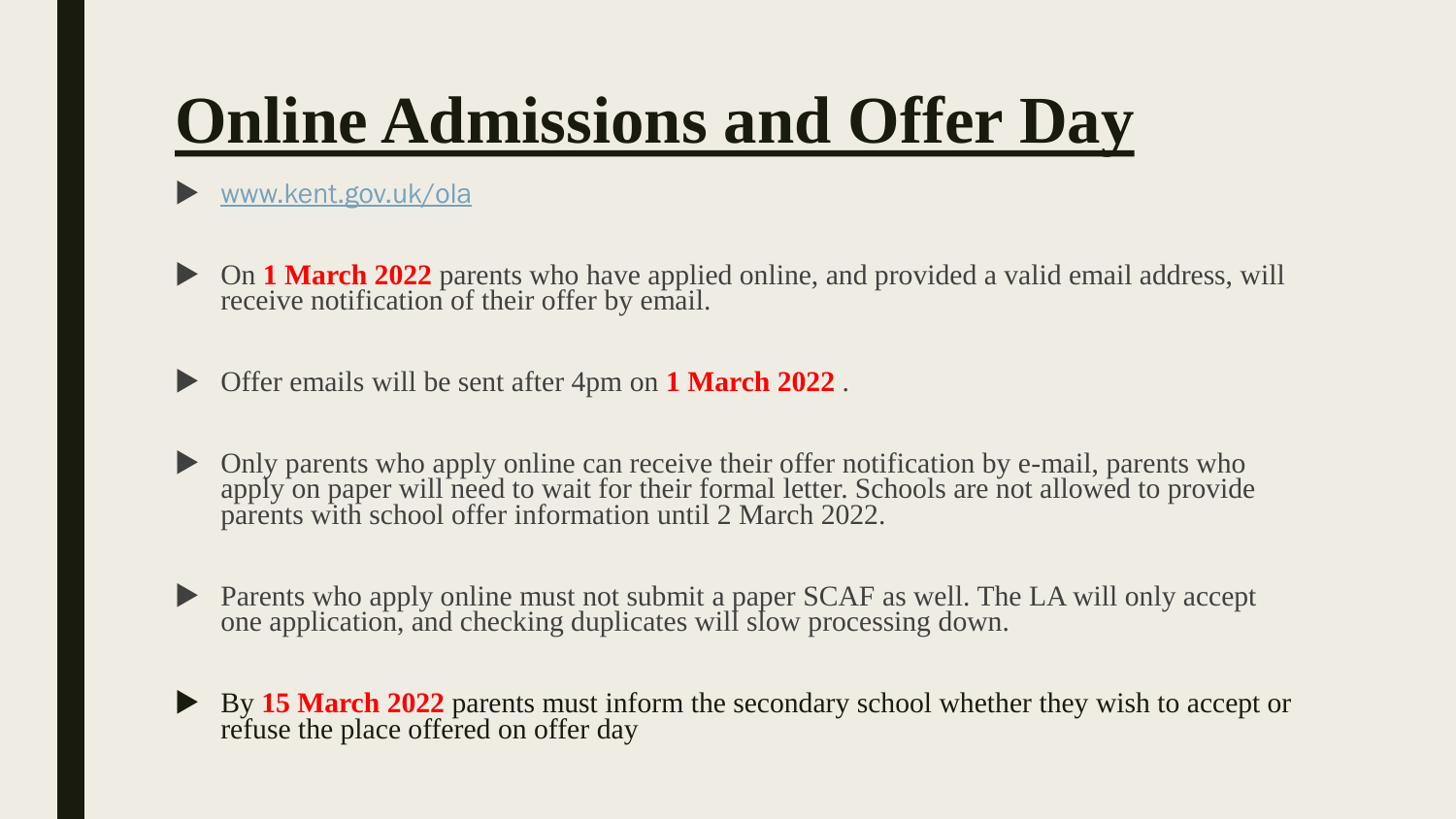# **Appeals**

- **Parents** have the right to appeal for any school they have named on their application form which refuses them a place. All information to help with this will be sent out with the offer letter on 1st March
- Appeals **must** be lodged by **28th March 2022**.
- This appeal is a parental appeal- the onus is not on the school to provide evidence or reasoning. We will provide one letter of support where appropriate. Please note that we will not accommodate requests to edit and amend letters once they have been issued to parents.
- After 26<sup>th</sup> April, the schools will allocate vacant places to children on the waiting lists, in accordance of their oversubscription criteria.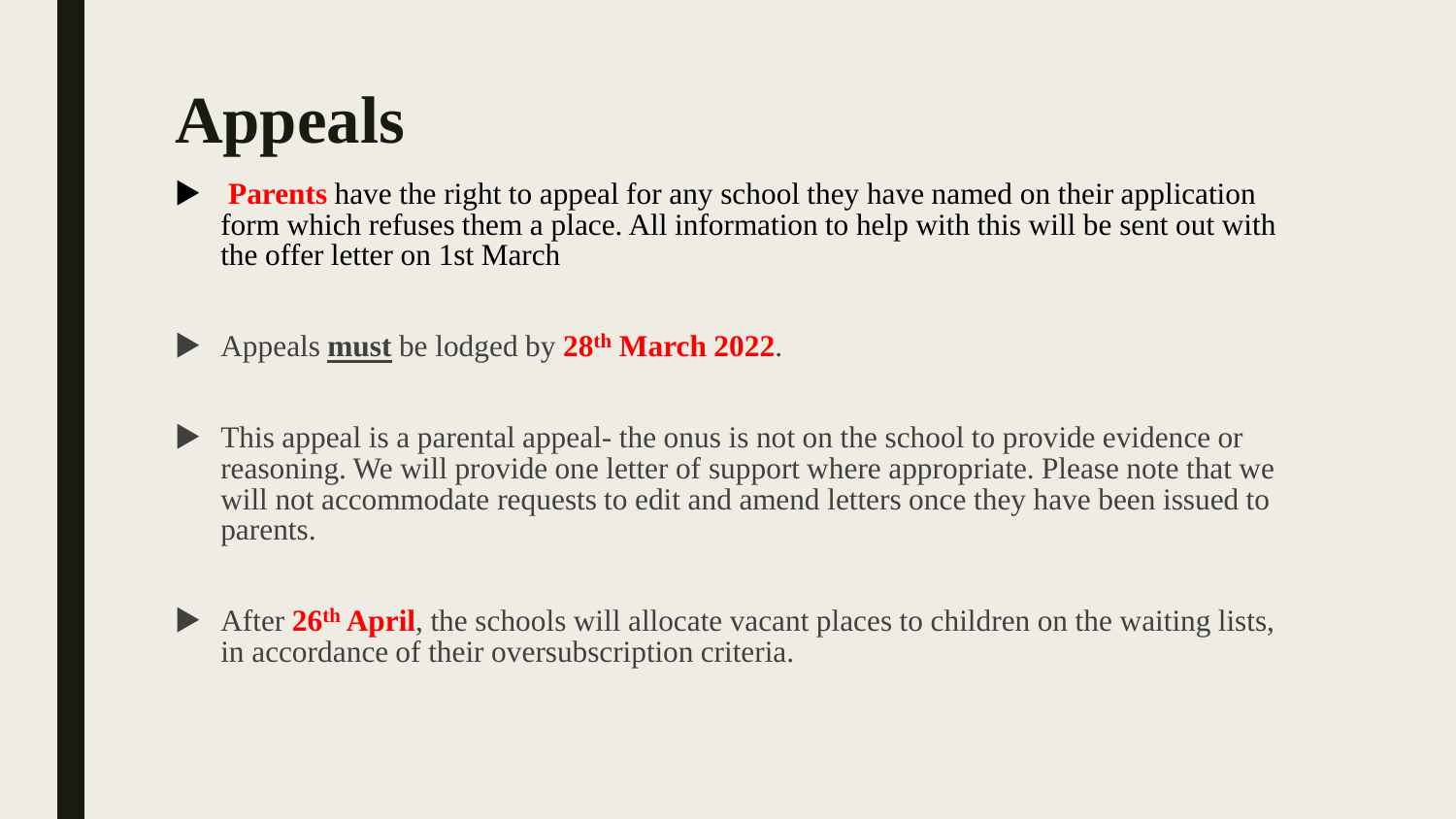## **Home to School Transport**

- Home to School transport is a consideration for many parents of children that are transferring to secondary school.
- The criteria to receive home to school transport are that the child must be attending the nearest appropriate school for transport purposes **AND** the distance between the home and school must be more than three miles via the shortest available walking route.
- Where you intend for your child to use public transport, you will need to apply for this in the **July before they begin secondary school**!

#### **Transport Entitlement**

- **Transport will only be provided to the nearest suitable school for transport purposes.**
- The admissions and transport policies are entirely separate.
- Children will not automatically receive travel assistance to any school that offers them a place.
- Further information can be found on

[https://www.kent.gov.uk/education-and-children/schools/school-transport/free-school](https://www.kent.gov.uk/education-and-children/schools/school-transport/free-school-transport)transport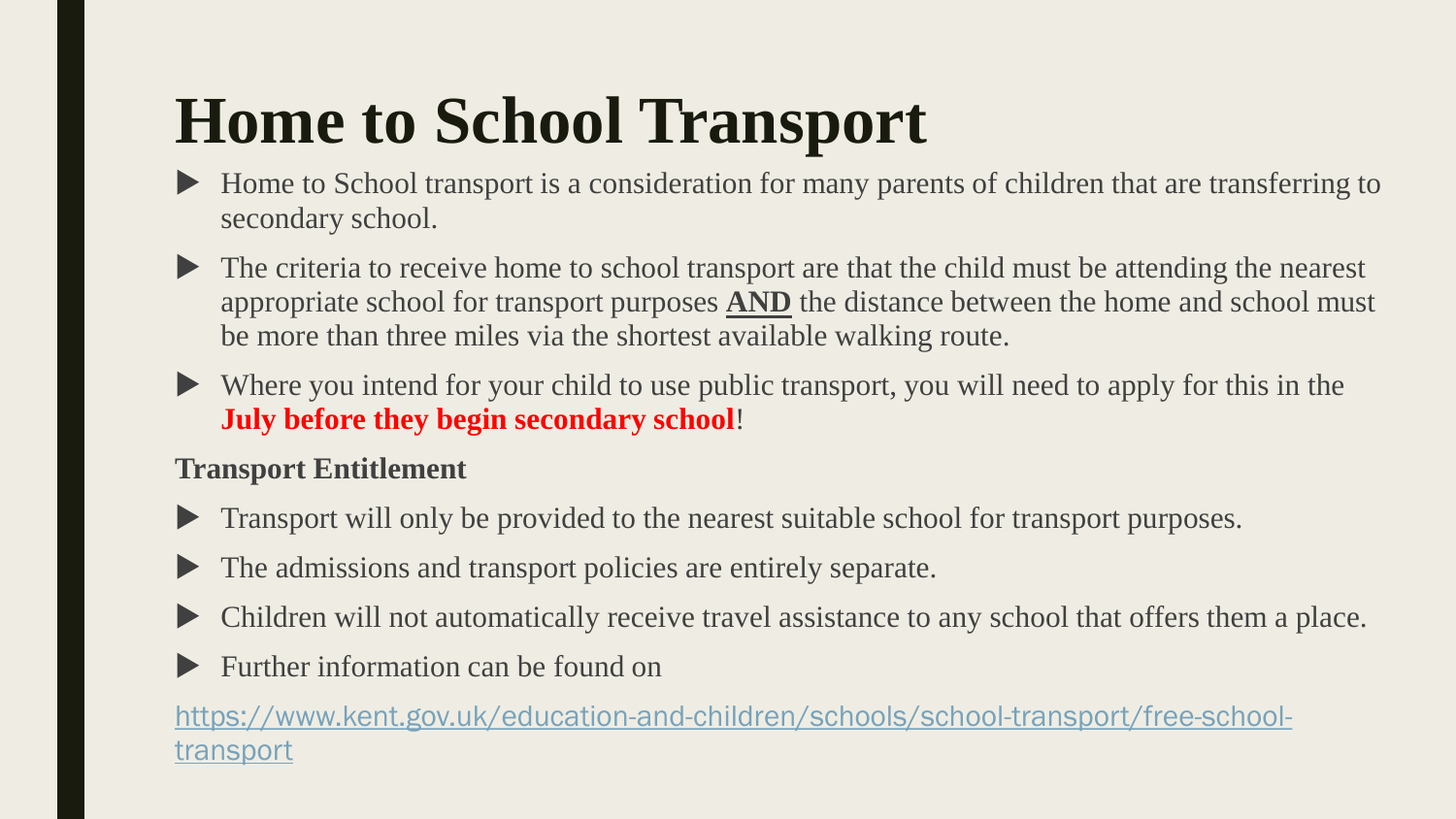### How do I decide on the best school for my child?

- $\triangleright$  Discuss the decision with your child is this what they want and more importantly, do they want it for the right reasons? Going to school with friends may be important now, but that shouldn't be the determining factor in choosing a school!
- ► Visit secondary schools as early as possible with your child so that they can start to consider their options. Secondary schools will advertise details about admissions on their websites as well as details of open afternoons/evenings when these are permitted again. It is worth familiarising yourself with the websites of schools you think may be on your short-list and looking at any virtual tours they have available on their websites.
- ► Get a "feel" for the environment and ethos of each school. When looking at the school- think about whether or not it 'fits' your child- they have to be there for at least the next 5 years! Where possible, make sure you do the day visits as well as the evening visits to get an all round feel for what the school is like on a day to day basis.
- ► Consider travel arrangements.
- ► Be realistic some children are better suited to a single sex grammar school, some are better suited to a co-educational non-selective school.
- ► Provide your child with support and guidance now, if they are sitting the Kent Test in September they will perform better if they are prepared.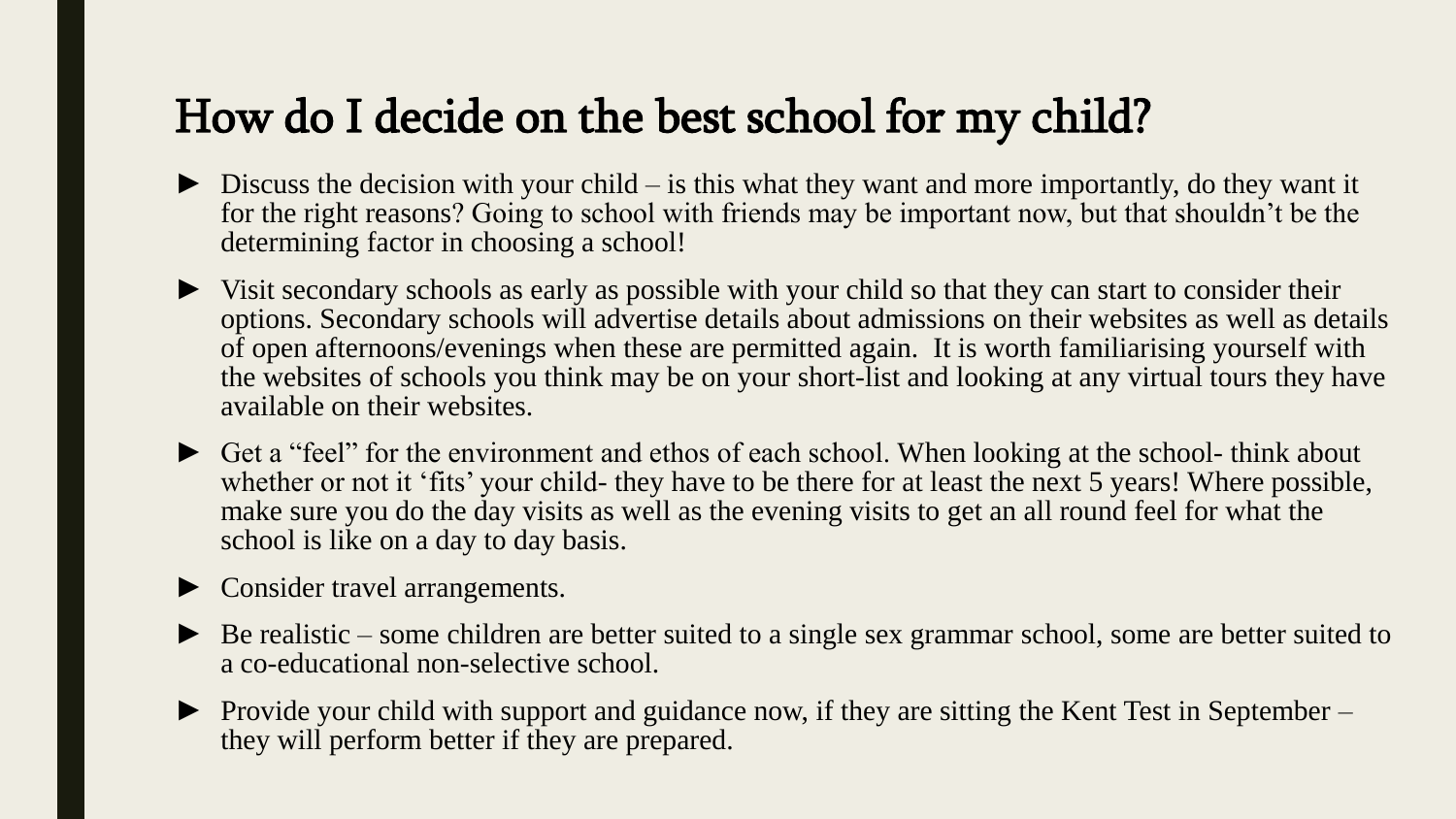### **Grammar School Admission**

- ► Entry to grammar schools is restricted to children who have been assessed as suitable through the relevant tests
- ► Receiving a grammar assessment in the Kent Test **does not** guarantee a grammar school place at offer day as they may be oversubscribed.
- ► Registration for the Kent grammar school tests opened on **1 June 2021**. Parents wishing their children to sit the tests are required to register with the Kent Admissions Team (either online or paper) no later than **1 July 2021.**

► **Your child does not need to take the tests unless you are interested in a grammar school place. Please do not use the test as an opportunity to 'practise' taking testsresults day can be very distressing for those children who have not passed.** 

► At the moment, the Local Authority are planning for the Kent test to take place in school on **Thursday 9 September 2021,** but this date may be subject to change if there are further Covid related restrictions. Any changes will be updated on the Kent website.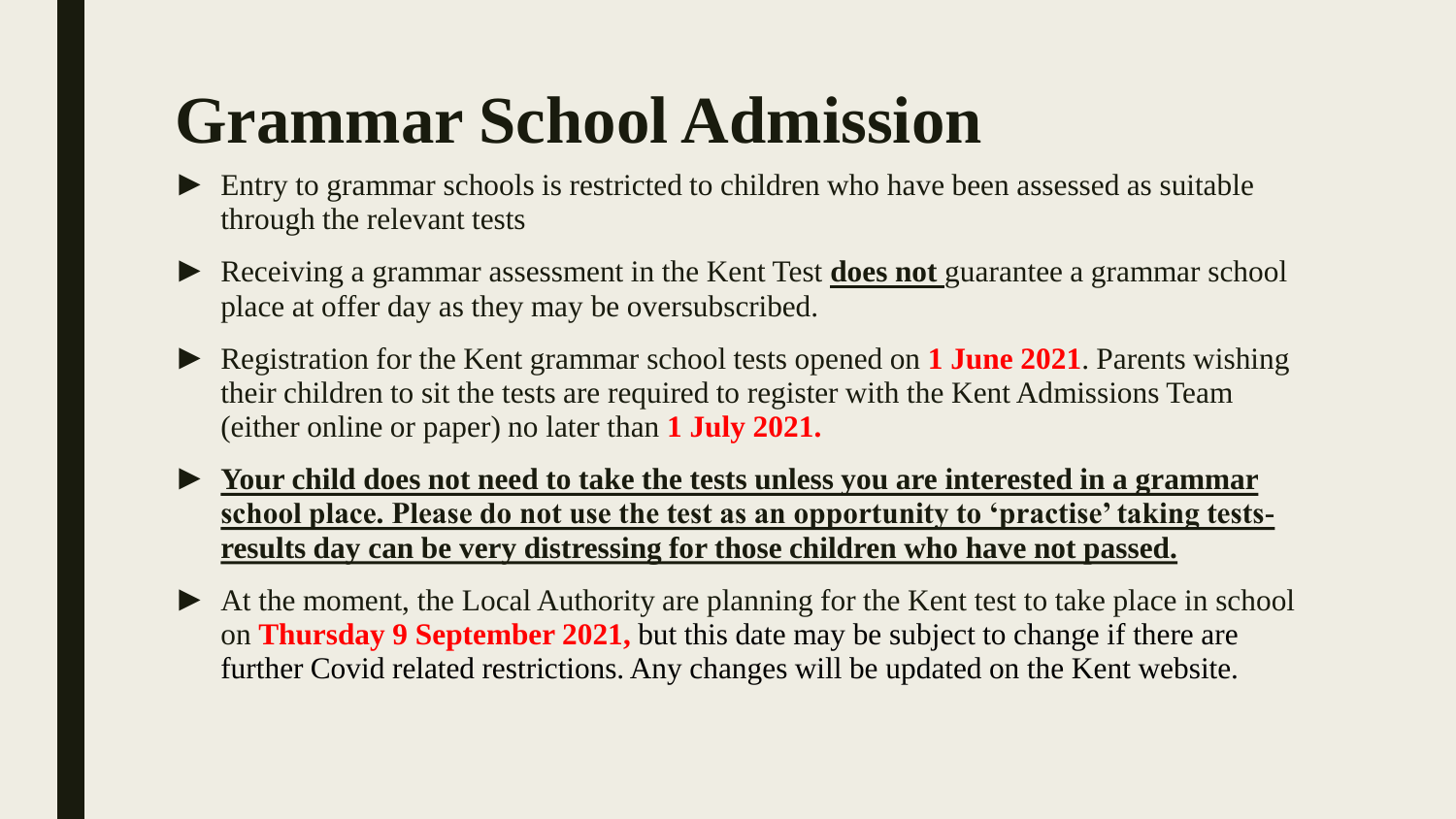### **The Kent Test**

- If the test remains in its current format, the children will be assessed on the basis of their performance in two nationally- standardised assessment tests – English and Maths Test and Reasoning Test. The children will also be required to complete a timed writing task.
- Last year to be given a grammar school assessment, children needed a total score of 332 or more, with no single score lower than 108. The lowest possible score on the different tests is 69 or 70. The highest score on each test is 141, so the highest possible total score is 423.

#### **Your child's score**

- Your child will get 3 standardised scores, one for English, one for Maths and one for Reasoning, and a total (aggregate) score.
- Standardisation is a statistical process which compares your child's performance with the average performance of other children in each test. A slight adjustment is made to take account of each child's age so that the youngest are not at a disadvantage.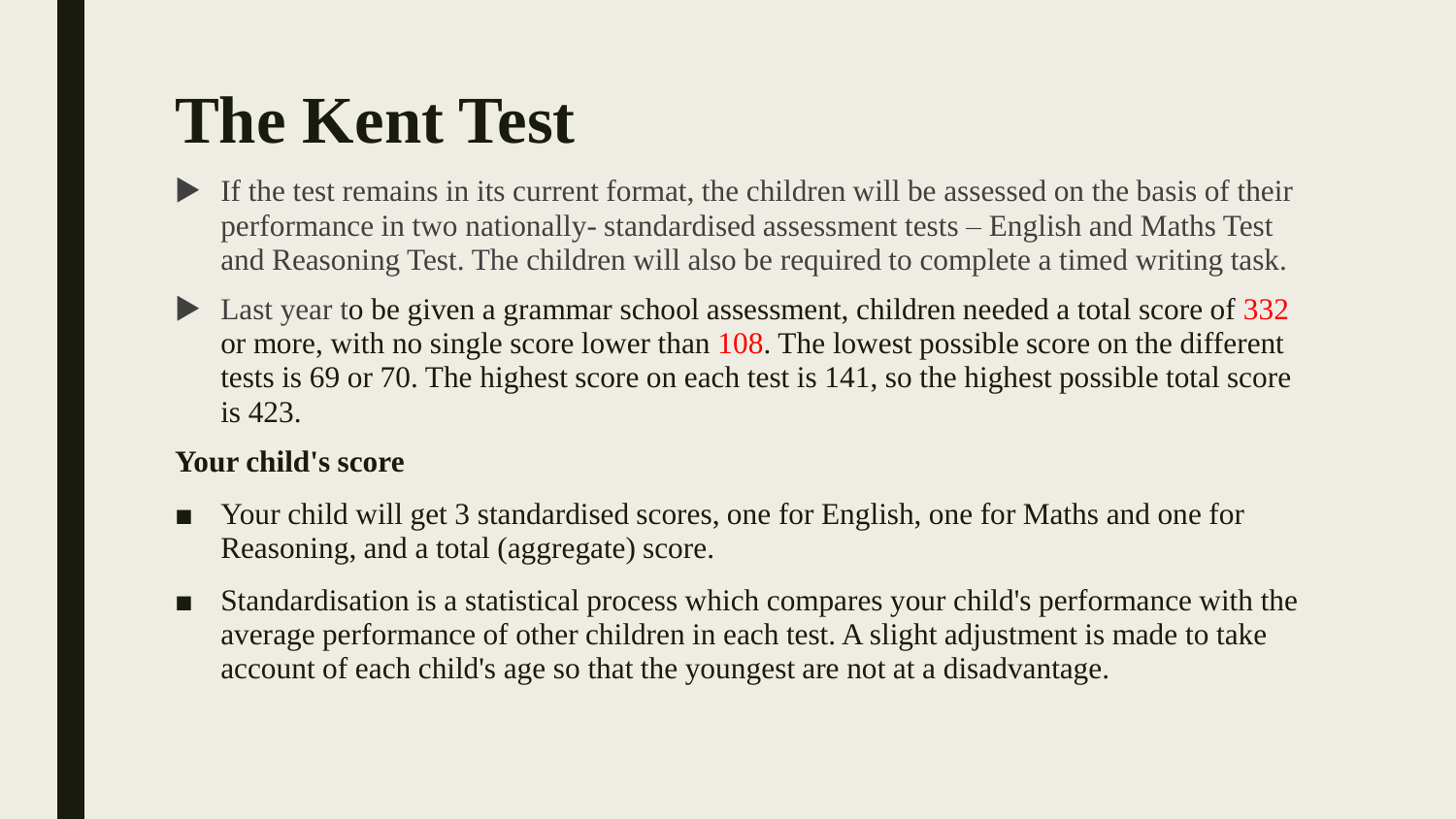### **The Kent Test**

- In its current format, the English and Maths test is in multiple choice format lasting approximately 60 minutes – two separate sections each with introductory practice items.
- In its current format the Reasoning test is in multiple choice format lasting approximately 60 minutes – one Verbal Reasoning section and four or five Non-Verbal, separately timed with introductory practice items
	- Non-verbal reasoning tests involve reasoning with abstract figures. Test questions consist of abstract figures and not words. Administration instructions are read out to the pupils.
	- Verbal reasoning tests mainly involve logic and reasoning with words, and typically include question types principally concerned with the production of, use of and relationships between words. In some cases, these tests will also include questions that require the manipulation of letters and numbers. The explanations for questions are not read to the children during the test.
- ► The English test involves a multiple choice reading comprehension and 2 short sections focusing on grammar, spelling or punctuation.
- ► A familiarisation paper has been made available on the Kent website there are also lots of published resources available to help children familiarise themselves with the question typesplease make sure you use those that are based on the 'Kent Test' format. The current publisher for the Kent Test is GL Assessment.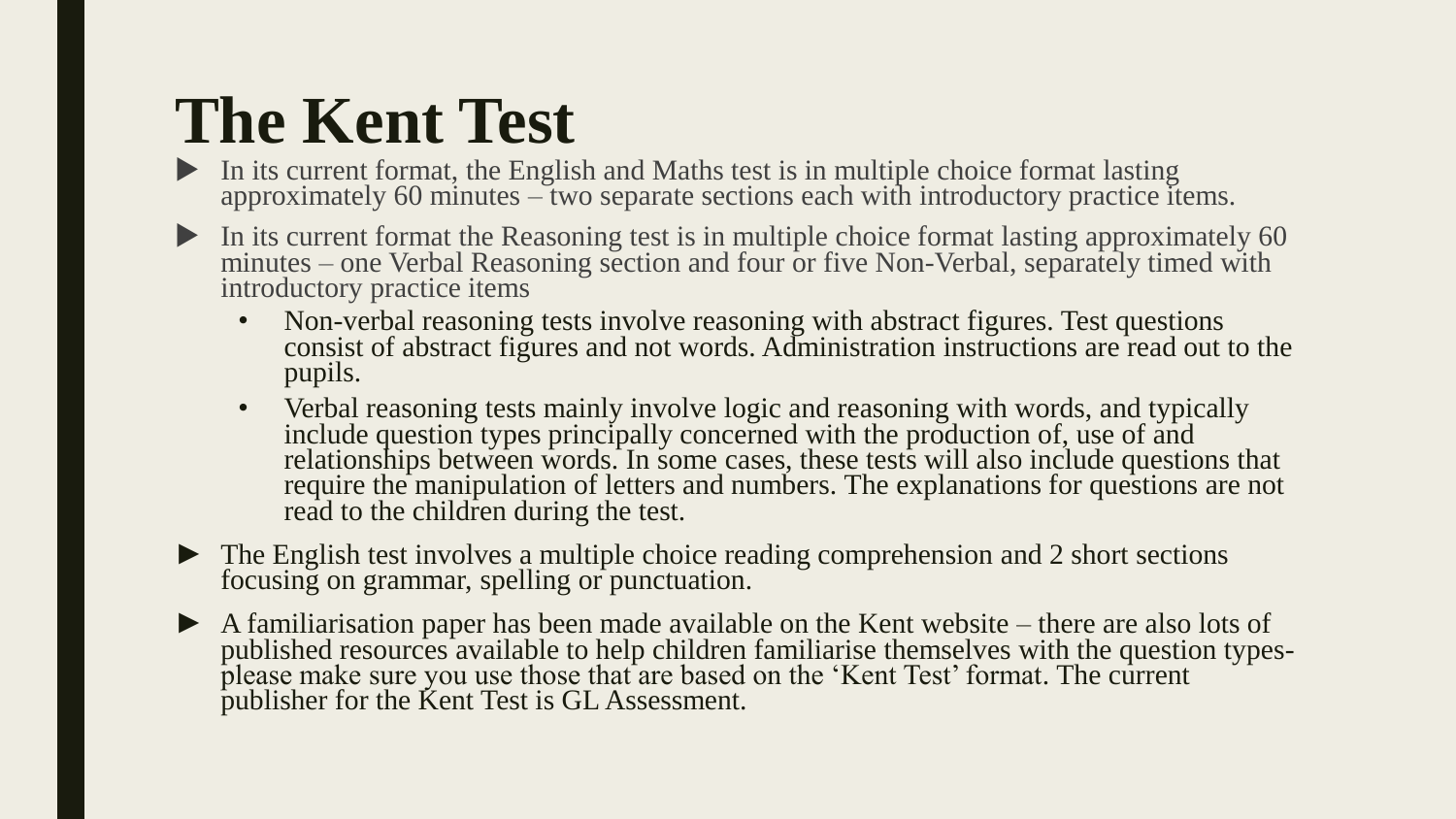### **The Kent Test**

We are able to apply for reasonable adjustments for pupils who have barriers to learning. This is the information from the Kent.gov website:

#### **If your child is disabled or has special educational needs**

If your child has a disability or special educational need that may affect the way they access the test, you need to discuss this with your current school's Special Educational Needs Co-ordinator (SENCO) as soon as possible. Any proposal for alternative access requirements must made by the school by 12 July 2021.

When you register your child for the Kent Test online, you will need to confirm if you have discussed a request for access arrangements with your child's school.

- We will apply for special arrangements, where these are part of our normal provision in school. This does not mean that the admissions authority will authorise them. Any arrangements we apply for are to support access to the test materials, and not a strategy to increase test scores. When we consider making an application, we will also consider the child's suitability for grammar school (academically and emotionally), the nature of their disability or SEN and its likely impact on their testing.
- ▶ Please email office @allington.kent.sch.uk by **Friday 2<sup>nd</sup> July** if you believe your child has a barrier to learning that means they will need reasonable adjustments to be applied for. This can include a Physical, Motor, Visual or Auditory Processing difficulty.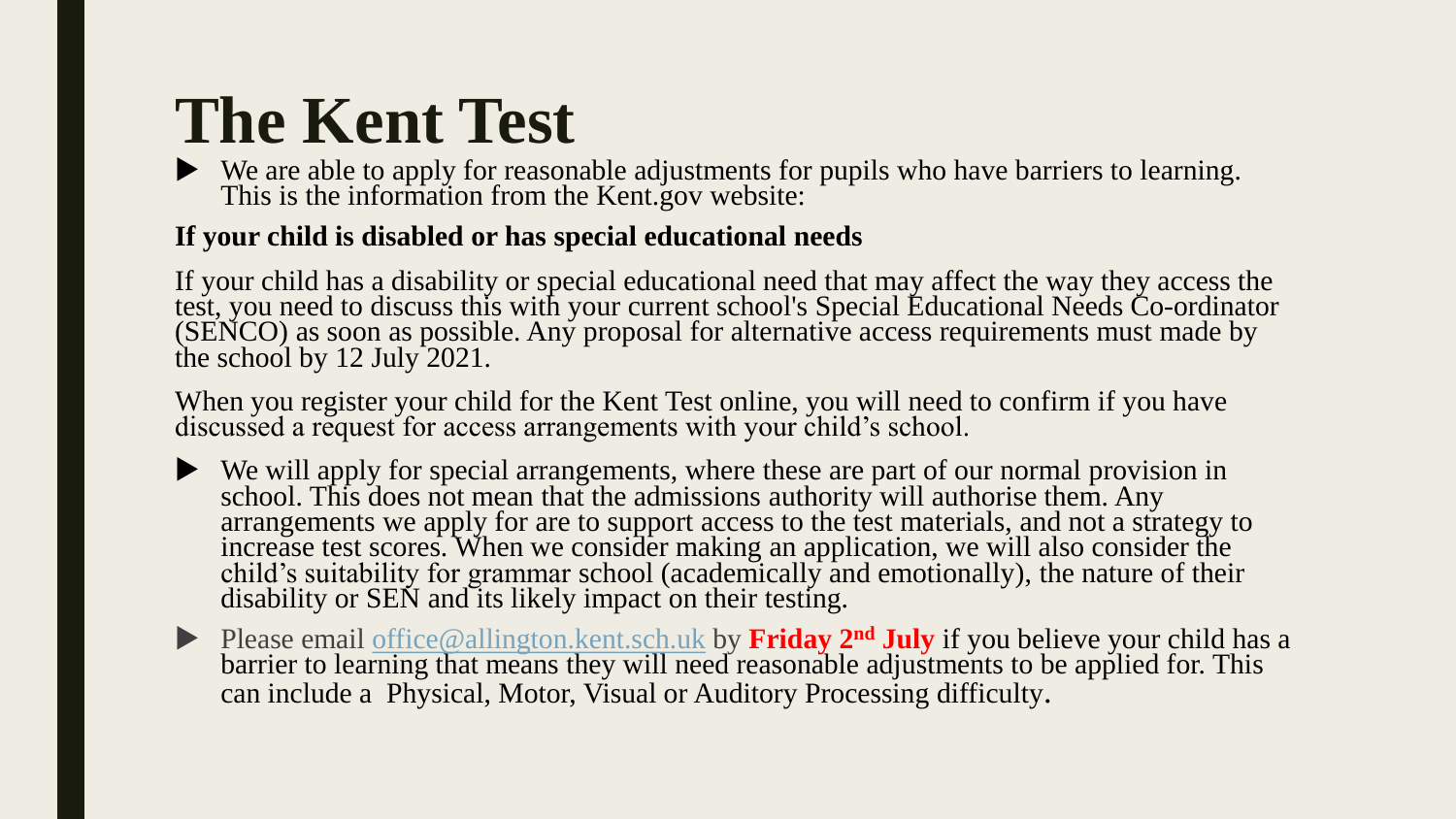- ► For a child to opt into the PESE assessment, the decision is purely a parental one. You need to decide whether or not you wish your child to be assessed for Grammar School education using your knowledge of your child academically, socially and emotionally.
- ► If you feel that a Grammar School would suit your child then you must register for the Test before 1st July 2021.
- ► If an application is not received by KCC by that date, it will mean that your child will not be able to sit the tests.
- ► However, it is important to remember that you can withdraw your child from the test if you wish- this decision can be made on the day.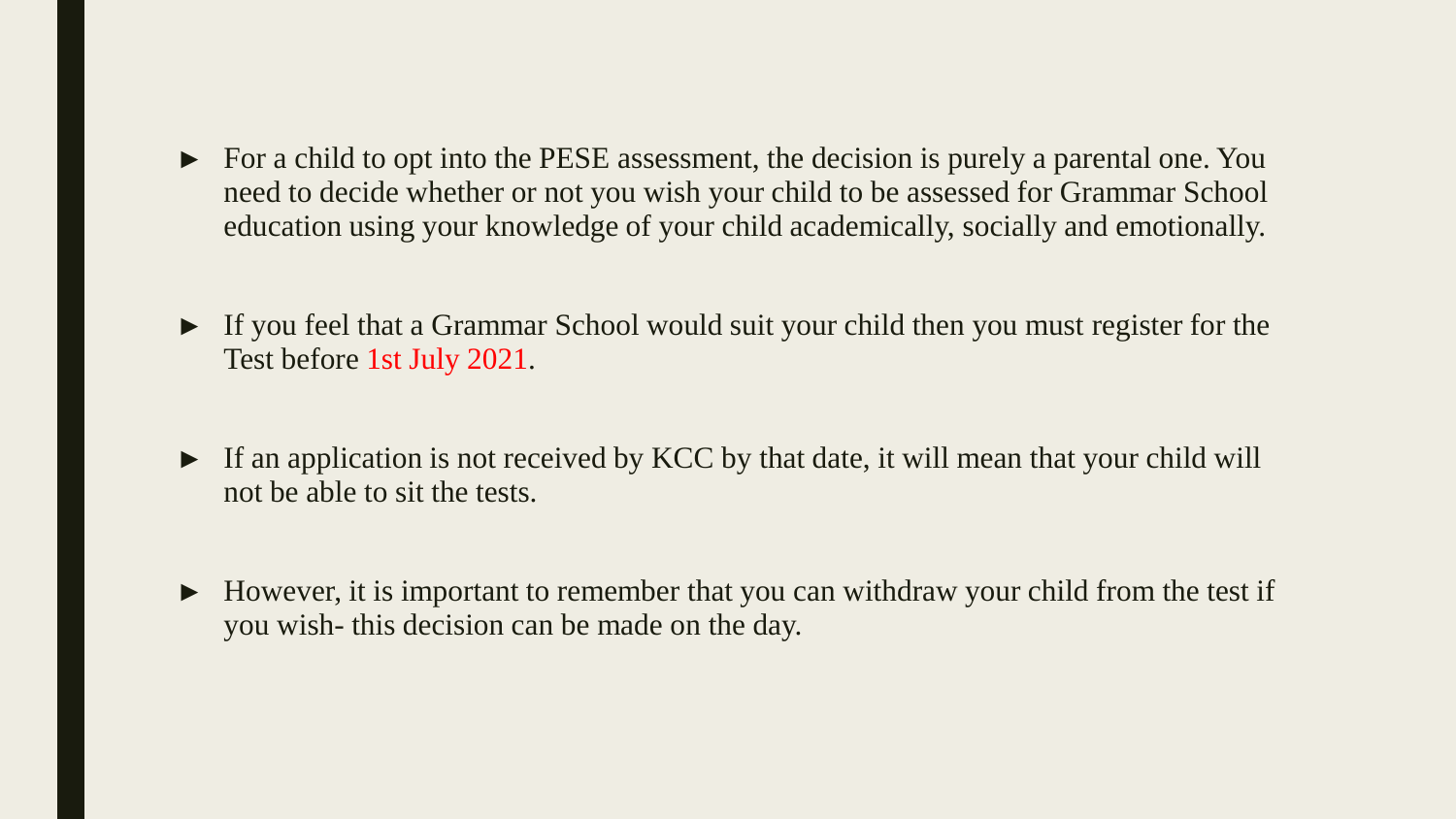## **Grammar School Assessment Decisions**

- Assessment decision letters will be sent out by 1st class post on **21 October 2021**
- Online applications will be sent an email after 4pm on **21 October 2021.** I would ask that on results day, you respect family privacy and acknowledge that not all children and families will have had the news they were hoping for- sending messages asking for test results or sharing yours when not asked to, can make an upsetting situation so much worse.
- There is no right of appeal against the assessment decision but parents/ carers may make an admission appeal to an independent appeal panel if their child is refused admission to any school, including a grammar school after **1st March 2021-** this is a parental appeal and therefore the school will not collate evidence on your behalf. The school is able to provide an academic reference but please remember that our letters will be an honest, professional academic reference for your child rather than an appeal for a place on their behalf.